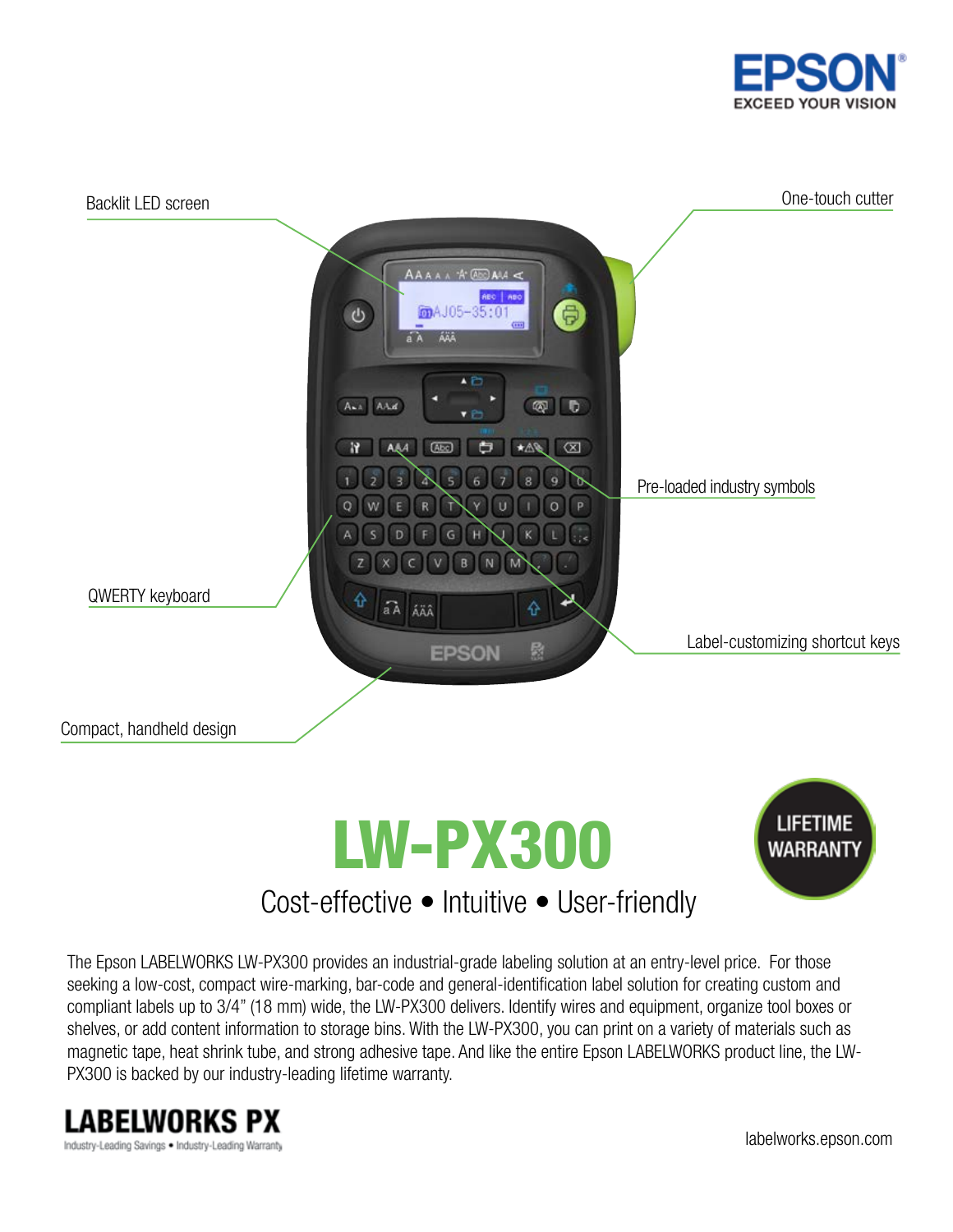# FEATURES AND FUNCTIONS

# Professional Choice Hot Keys

Compact and lightweight, the LW-PX300 boasts affordability and simplicity paired with functional efficiency. Its features include: QWERTY keyboard, pre-loaded symbols and formatting options, crossprinter compatible cartridges, and print capability for all materials (including heat shrink tube and magnetic tape).



# Lightweight and Compact Capable and Productive

Slightly larger than the size of a mobile phone! Carry it anywhere labeling is needed.



Industry-specific hot keys built into the LW-PX300 save time while labeling. Plus you can quickly access hundreds of industrial symbols, fonts, language characters, templates and styles to make formatting your industrial labels a breeze.



The LW-PX300 prints up to 3/4" wide (18mm) on standard and specialty tape, and up to 3/16"on heat shrink tube. Plus, you'll find the essential features and functions needed for printing cost-effective industrial labels in the field or around the workplace.



**LIFETIME** 

**WARRANTY** 

ALL LABELWORKS PX PRINTERS COME WITH AN INDUSTRY-LEADING LIFETIME WARRANTY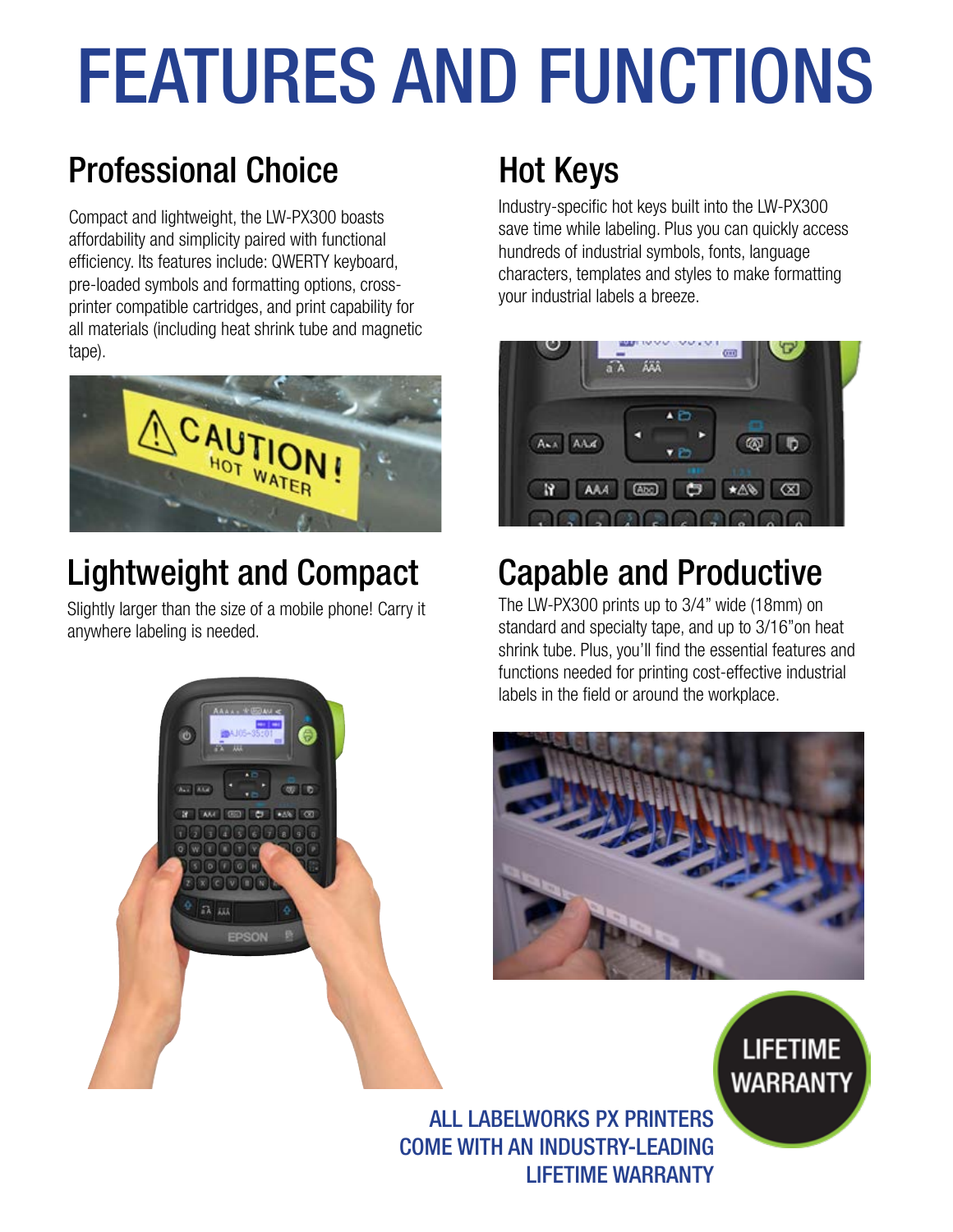

Temperature Resistance

**TAPE** 

## TAPE LINEUP LABELWORKS PX LW-PX300 Industry-Leading Savings • Industry-Leading Warranty



Chemical Resistance

**Humidity Humidity** Scratch<br>Resistance Resistanc

Resistance

MORE SIZES, MORE COLORS

**For All Your Industrial Labeling Needs**

Water Resistance

# STANDARD INDUSTRIAL TAPES - 30'

| 1/4''            | <b>BLACK</b> | <b>BLACK</b>    | <b>BLACK</b> | <b>WHITE</b> | <b>BLACK</b>    | <b>BLACK</b> | <b>BLACK</b>    |              |                                                                                 |              |              |              |                  |              |                       |              |
|------------------|--------------|-----------------|--------------|--------------|-----------------|--------------|-----------------|--------------|---------------------------------------------------------------------------------|--------------|--------------|--------------|------------------|--------------|-----------------------|--------------|
| 6 <sub>mm</sub>  | on clear     | on white        | on vellow    | on black     | on green        | on blue      | on red          |              |                                                                                 |              |              |              |                  |              |                       | <b>EPSON</b> |
|                  | 206BCPX      | 206BWPX 206BYPX |              | 206WBPX      | 206BGPX         |              | 206BBPX 206BRPX |              |                                                                                 |              |              |              |                  |              |                       |              |
|                  |              |                 |              |              |                 |              |                 |              |                                                                                 |              |              |              |                  |              |                       |              |
| 3/8''            | <b>BLACK</b> | <b>BLACK</b>    | <b>BLACK</b> | <b>WHITE</b> | <b>BLACK</b>    | <b>BLACK</b> | <b>BLACK</b>    |              |                                                                                 |              |              |              |                  |              |                       |              |
| 9 <sub>mm</sub>  | on clear     | on white        | on vellow    | on black     | on areen        | on blue      | on red          |              |                                                                                 |              |              |              |                  |              |                       |              |
|                  | 209BCPX      | 209BWPX 209BYPX |              |              | 209WBPX 209BGPX |              | 209BBPX 209BRPX |              |                                                                                 |              |              |              |                  |              |                       |              |
|                  |              |                 |              |              |                 |              |                 |              |                                                                                 |              |              |              |                  |              |                       |              |
| 1/2"             | <b>BLACK</b> | <b>BLACK</b>    | <b>BLACK</b> | <b>WHITE</b> | <b>BLACK</b>    | <b>BLACK</b> | <b>BLACK</b>    | <b>BLACK</b> | <b>WHITE</b>                                                                    | <b>WHITE</b> | <b>WHITE</b> | <b>WHITE</b> | <b>GOLD</b>      | <b>GOLD</b>  | <b>BLACK</b>          | <b>RED</b>   |
| 12mm             | on clear     | on white        | on vellow    | on black     | on areen        | on blue      | on red          | on orange    | on clear                                                                        | on vivid     | on vivid     | on vivid     | on clear         | on black     | on white              | on white     |
|                  |              |                 |              |              |                 |              |                 |              |                                                                                 | red          | green        | blue         |                  |              | removable<br>adhesive | NEW!         |
|                  |              |                 |              |              |                 |              |                 |              |                                                                                 |              |              |              |                  |              |                       |              |
|                  |              |                 |              |              |                 |              |                 |              | 212BCPX 212BWPX 212BYPX 212WBPX 212BGPX 212BBPX 212BRPX 212BOPX 212WCPX 212WRPX |              | 212WGPX      | 212WLPX      | 212GCPX          | 212GBPX      | 212RAPX               | 212RWPX      |
|                  |              |                 |              |              |                 |              |                 |              |                                                                                 |              |              |              |                  |              |                       |              |
| 3/4''            | <b>BLACK</b> | <b>BLACK</b>    | <b>BLACK</b> | <b>WHITE</b> | <b>BLACK</b>    | <b>BLACK</b> | <b>BLACK</b>    | <b>BLACK</b> | <b>WHITE</b>                                                                    | <b>WHITE</b> | <b>WHITE</b> | <b>WHITE</b> | <b>WHITE</b>     | <b>BLACK</b> | <b>BLACK on</b>       |              |
| 18 <sub>mm</sub> | on clear     | on white        | on yellow    | on black     | on green        | on blue      | on red          | on orange    | on clear                                                                        | on vivid     | on vivid     | on vivid     | on vivid         | on violet    | translucent           |              |
|                  |              |                 |              |              |                 |              |                 |              |                                                                                 | red          | green        | blue         | orange           |              | matte                 |              |
|                  |              |                 |              |              |                 |              |                 |              |                                                                                 |              |              |              | (Limited Supply) |              | (Limited Supply)      |              |
|                  |              |                 |              |              |                 |              |                 |              | 218BCPX 218BWPX 218BYPX 218WBPX 218BGPX 218BBPX 218BRPX 218BOPX 218WCPX 218WRPX |              | 218WGPX      | 218WLPX      | 218WOPX          | 218BVPX      | 218BTMPX              |              |

# SPECIALTY TAPES

#### **Silver Matte -** 30'

|             | <b>Black</b> on silver matte |              |
|-------------|------------------------------|--------------|
| 3/8''       | 1/2''                        | 3/4''        |
| $(9$ mm $)$ | (12 mm)                      | $(18$ mm $)$ |
|             | 209SMPX 212SMPX 218SMPX      |              |

### **Strong Adhesive - 30'**



# **NEW! Vinyl Tape -** 30'

#### **Magnetic Tape -** 4.9'

| ----------- |              |                                                                       |              |              |              |              |
|-------------|--------------|-----------------------------------------------------------------------|--------------|--------------|--------------|--------------|
|             |              | <b>Black</b>                                                          | <b>Black</b> | <b>Black</b> | <b>Black</b> | <b>Black</b> |
|             |              | on white                                                              | on vellow    | on red       | on blue      | on areen     |
|             | 1/2"         | 212MTBWPX-4.9 212MTBYPX-4.9 212MTBRPX-4.9 212MTBBPX-4.9 212MTBGPX-4.9 |              |              |              |              |
|             | (12 mm)      |                                                                       |              |              |              |              |
|             | 3/4''        | 218MTBWPX-4.9 218MTBYPX-4.9 218MTBRPX-4.9 218MTBBPX-4.9 218MTBGPX-4.9 |              |              |              |              |
|             | $(18$ mm $)$ |                                                                       |              |              |              |              |

**Shrink Tube - 96<sup>"</sup> Compliance Standards: UL Standard 224** (Related Temperature: 125°C, **Rated VII** Fundal VIII, Fundal Of Pender Of Pender Comperature: 125°C,

|  |        | AWG      | <b>Black</b><br>on red | <b>Black</b><br>on vellow | Black<br>on white     | <b>Black</b><br>on areen | <b>Black</b><br>on blue | White<br>on black |
|--|--------|----------|------------------------|---------------------------|-----------------------|--------------------------|-------------------------|-------------------|
|  | 1/8''  | 14-22    |                        |                           | 203B20BYPX 203B20BWPX |                          |                         |                   |
|  |        |          |                        | (Comina Soon!)            | (Comina Soon!)        |                          |                         |                   |
|  | 1/8''  | $16-22$  |                        | 203STBYPX                 | 203STBWPX             |                          |                         |                   |
|  | 3/16'' | $8 - 12$ | 205STBRPX              | 205STBYPX                 | 205STBWPX             |                          |                         | 205STWBPX         |
|  | 3/16'' | 10-20    |                        |                           |                       |                          | 205STBGPX 205STBBPX     |                   |

*Polyole n Shrink Tube Cartridge Color & Sizes (length=96")*

|        | <b>Black</b> | <b>Black</b> |                          |                    |                 |                           |                                                                 |                          |
|--------|--------------|--------------|--------------------------|--------------------|-----------------|---------------------------|-----------------------------------------------------------------|--------------------------|
|        | on white     | on vellow    | <b>Fluorescent - 30'</b> |                    |                 |                           |                                                                 |                          |
| 1/2"   | 212VTBWPX    | 212VTBYPX    |                          | <b>Black on</b>    | <b>Black on</b> | <b>Black on</b>           | <b>Black on</b>                                                 | <b>Black on</b>          |
| 12mm   |              |              |                          | fluorescent<br>red | pink            |                           | fluorescent   fluorescent   fluorescent   fluorescent<br>vellow |                          |
| 3/4''  | 218VTBWPX    | 218VTBYPX    |                          | $3/4''$ (18 mm)    | $3/4''$ (18 mm) | orange<br>$3/4''$ (18 mm) | $3/4''(18$ mm)                                                  | green<br>$3/4''$ (18 mm) |
| ′18mm, |              |              |                          | 218FRPX            | 218FPPX         | 218FOPX                   | 218FYPX                                                         | 218FGPX                  |